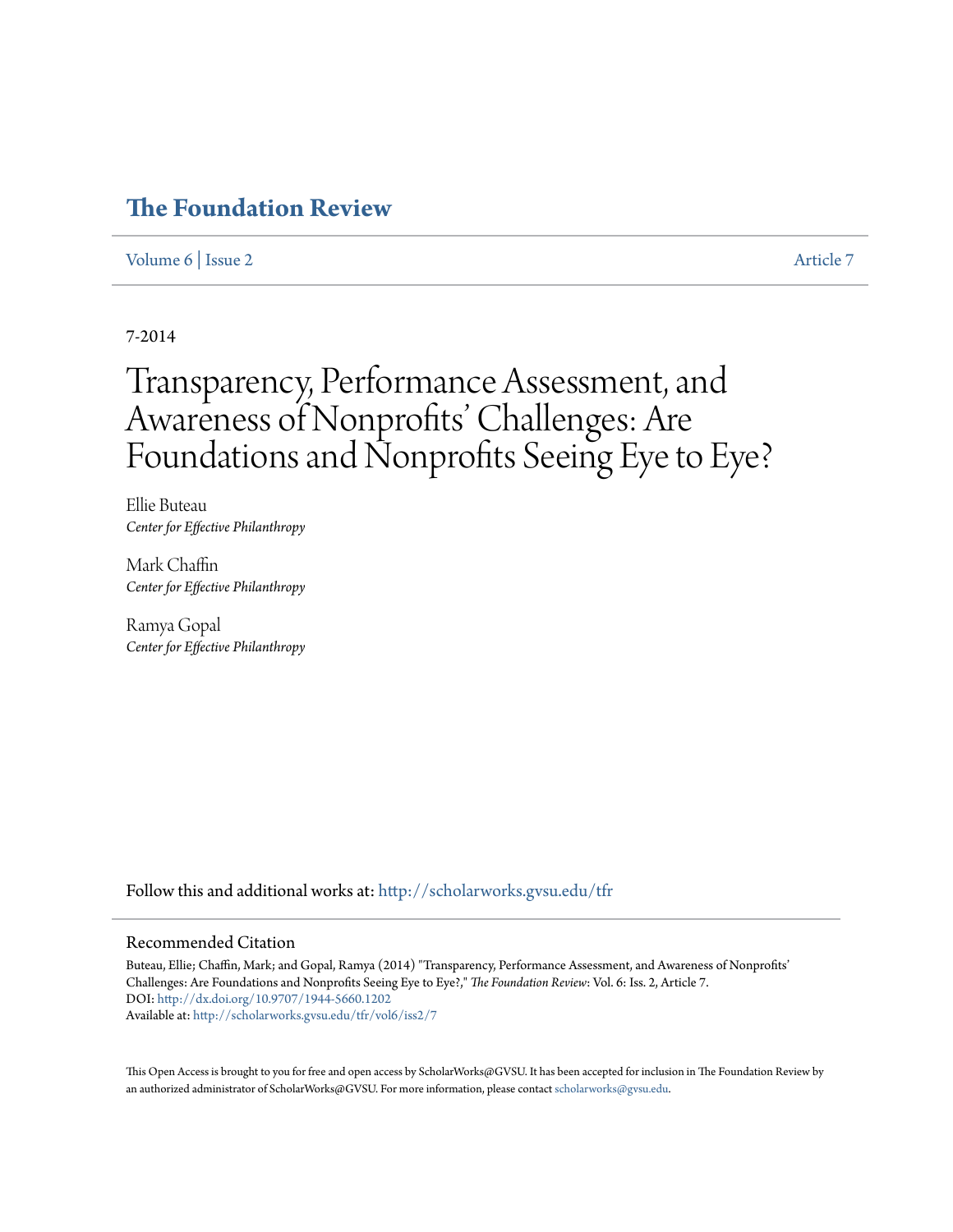# Transparency, Performance Assessment, and Awareness of Nonprofits' Challenges: Are Foundations and Nonprofits Seeing Eye to Eye?

*Ellie Buteau, Ph.D., Mark Chaffin, B.A., and Ramya Gopal, B.A., Center for Effective Philanthropy*

*Keywords: Funder-grantee relationships, alignment of perspectives, foundation transparency, nonprofit challenges, performance assessment*

Grantmaking foundations depend on their grantees to carry out their missions. As Thomas Tierney and Joel Fleishman (2012) write, "The ability to work effectively with your grantees is the fundamental operating requirement in the journey from aspirations to real impact. They, not you, are on the ground, doing most (if not all) of the heaviest lifting" (p. 151).

In order for nonprofits and foundations to work most effectively together, it is important that they understand each other's perspectives. To support that information exchange, this article discusses the alignment, or lack thereof, between the perspectives of nonprofit and foundation chief executive officers on four aspects of foundation practice:

- 1. Foundations' transparency with the nonprofits they fund.
- 2. Whether or not foundations provide support for nonprofit-performance assessment.
- 3. Foundations' awareness of nonprofits' challenges.
- 4. The degree to which foundations use their resources to help address nonprofits' challenges.

Nonprofit and foundation CEOs are aligned when it comes to the degree to which foundations are seen to be aware of nonprofits' challenges and use their resources to help address them. They are

### *Key Points*

- · In order for nonprofits and foundations to work most effectively together, they must understand each other's perspectives.
- · This article discusses the alignment between the perspectives of nonprofit and foundation chief executive officers on four aspects of foundation practice: transparency with the nonprofits they fund, support for nonprofit-performance assessment, awareness of nonprofits' challenges, and the degree to which foundations use their resources to help address nonprofits' challenges.
- Nonprofit and foundation CEOs are aligned when it comes to the degree to which foundations are seen to be aware of nonprofits' challenges and use their resources to help address them. They are not as well aligned, however, when it comes to the importance of foundations being transparent with the nonprofits they fund and whether or not foundations are supporting those nonprofits in performance assessment efforts.

not as well aligned, however, when it comes to the importance of foundations being transparent with the nonprofits they fund and whether or not foundations are supporting those nonprofits in performance assessment efforts.

#### Foundation Transparency

Foundation transparency has increasingly been a debated topic among foundation and other philanthropic leaders. Advocates of foundation transparency often claim both that it is in foundations'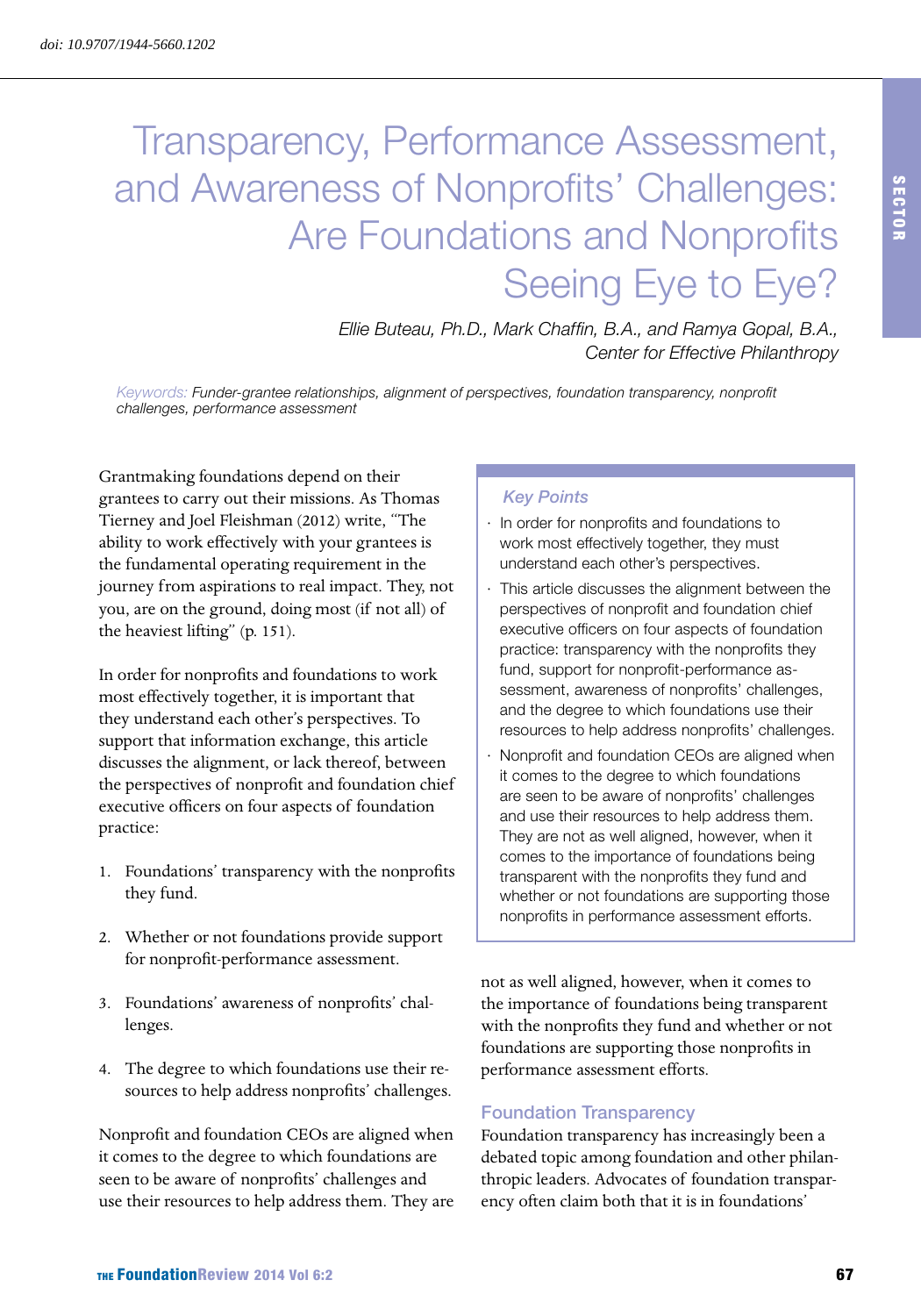*A survey of nonprofit CEOs indicates that to many grantees, foundation transparency means being "clear, open, and honest about the processes and decisions that are relevant to nonprofits' work."* 

best interests to be transparent and that foundations have an ethical obligation to be transparent – in part due to their tax-free status (Jagpal, 2009; Smith, 2010; Bernholz, 2010). Those who believe it is in foundations' best interest to be transparent suggest that transparency provides the best means for foundations to protect their freedom from government intervention or that it enables them to more effectively pursue shared goals with others in the field of philanthropy (Smith, 2010; Bernholz, 2010).

There are also those who criticize the movement toward increased foundation transparency, arguing that the definition of transparency lacks clarity and that there is no demonstrated link between transparency and effectiveness (Tyler, 2013). The lack of a clear definition of foundation transparency is not surprising considering the different views of what foundation transparency entails. Some argue that transparency is achieved through disclosure of financial and governance information, such as a foundation's Form 990; audited financial statements; or governance information such as organizational bylaws, codes of conduct, and lists of boards of directors (Rey-Garcia, Martin-Cavanna, & Alvarez-Gonzalez, 2012; Foundation Center, 2013).

Recent evidence, however, suggests that nonprofits are looking for a different kind of transparency from foundations. A survey of nonprofit CEOs

indicates that to many grantees, foundation transparency means being "clear, open, and honest about the processes and decisions that are relevant to nonprofits' work," including what foundations are learning through their work; how foundations assess performance and the impact they are having; and foundations' selection processes and funding decisions (Brock, Buteau, & Gopal, 2013, p. 6). That same study found that nonprofits are not asking foundations to be more forthcoming with financial information, for better access to contact information for foundation staff, or for more information about changes to leadership or program staff.

There have been some efforts to expand the practice of transparency within foundations. The Glasspockets initiative encourages foundations to indicate if they engage in any of 23 "transparency and accountability practices" (Foundation Center, 2013). And in late 2013, the William and Flora Hewlett Foundation (2013) posted an "Openness and Transparency" policy on its website.

But more broadly, are nonprofit and foundation CEOs aligned on the value of increased foundation transparency?

#### Nonprofit-Performance Assessment

In recent years there has been an increased emphasis on the need for nonprofits to demonstrate their effectiveness. Research has shown that the majority of foundation CEOs believe that nonprofits should be held to higher standards of evidence to demonstrate the effectiveness of their work (Buteau & Buchanan, 2011). Additional pressure comes from nonprofit-rating agencies, such as GiveWell (2013), which only seeks out "programs that have been studied rigorously and repeatedly, and whose benefits we can reasonably expect to generalize to large populations." Sources of government funding, such as the Social Innovation Fund, look to "identify the most promising, results-oriented non-profit programs and expand their reach throughout the country" (Lee, 2009). There have also been calls for nonprofits to be more accountable to their beneficiaries by measuring outcomes (Benjamin, 2013).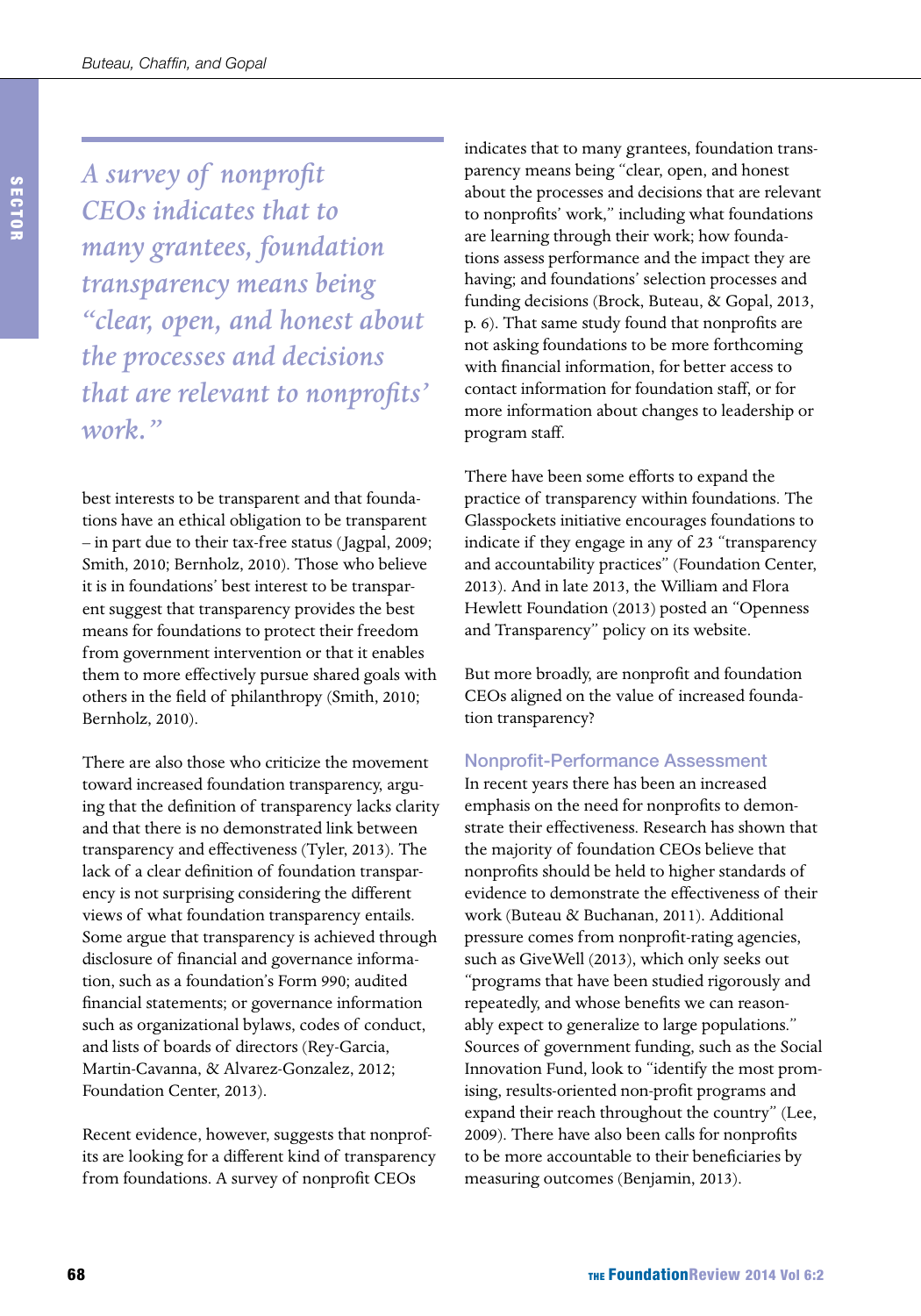The importance of understanding and demonstrating nonprofit performance, as well as the challenges of doing so, has been highlighted by nonprofits. Mario Morino (2011) writes,

I know many nonprofit leaders who are not managing to outcomes today but are strongly predisposed to do so. They inherently know what their outcomes are and very much want to assess and manage to them. But they are severely hamstrung by the lack of funding available to do this hard work (p. 58).

Additionally, a 2012 study found that about 80 percent of nonprofit CEOs believe their organization should demonstrate their effectiveness through performance measures, place understanding their progress toward their goals as a top priority, and use data to inform their efforts to improve performance (Brock, Buteau, & Herring, 2012).

Foundation and nonprofit CEOs seem to be aligned on the value of nonprofit-performance assessment, but are foundations supporting nonprofits' performance assessment efforts? Do nonprofits find that they are?

# Awareness and Support of Nonprofit **Challenges**

According to a 2013 study of nonprofits' most pressing challenges, most nonprofit leaders are looking for more help from foundations in meeting the demand for their organization's programs and services, using technology to improve their organization's effectiveness, and developing their leadership skills (Buteau, Brock, & Chaffin, 2013). In 2013, 52 percent of nonprofits reported that they could not meet the demand for their services, up from 44 percent in 2009 (Nonprofit Finance Fund, 2013). For the last seven years, the Nonprofit Technology Network has documented nonprofits' challenges with limited technology capacity and resources (Hoehling, 2013). Challenges with leadership at nonprofits, including attracting talent to the sector, a potentially growing leadership deficit, and the need to develop upcoming generations of leaders, have also been shown to pose real obstacles to nonprofits (Cornelius, Moyers, & Bell, 2011).

*Do foundation CEOs think foundations are aware of the challenges nonprofits face? Do nonprofit CEOs agree? Do nonprofit and foundation CEOs have differing perspectives about what foundations are doing to help with those challenges?*

Do foundation CEOs think foundations are aware of the challenges nonprofits face? Do nonprofit CEOs agree? Do nonprofit and foundation CEOs have differing perspectives about what foundations are doing to help with those challenges?

# Methodology

In order to assess the degree of alignment in perceptions between foundation and nonprofit CEOs, survey data from foundation CEOs and nonprofit CEOs were compared.

# *Sample of Foundation CEOs*

The sample of foundation CEOs consisted of fulltime CEOs of U.S.-based independent, community, or health-conversion foundations. To capture the perceptions of CEOs of the largest foundations in the U.S., this group was filtered to include only foundations with \$5 million or more in annual giving. All asset, giving, and foundation-type classifications were obtained from Foundation Center's Foundation Directory Online. Because the group of foundation CEOs relevant to this study was a knowable and not large population, random sampling was not used.

The individuals surveyed at these foundations held a title of president, CEO, executive director, or equivalent as identified from the foundation's website, Form 990, or our own internal organizational knowledge. For this study, full-time CEO was defined as a CEO who worked at least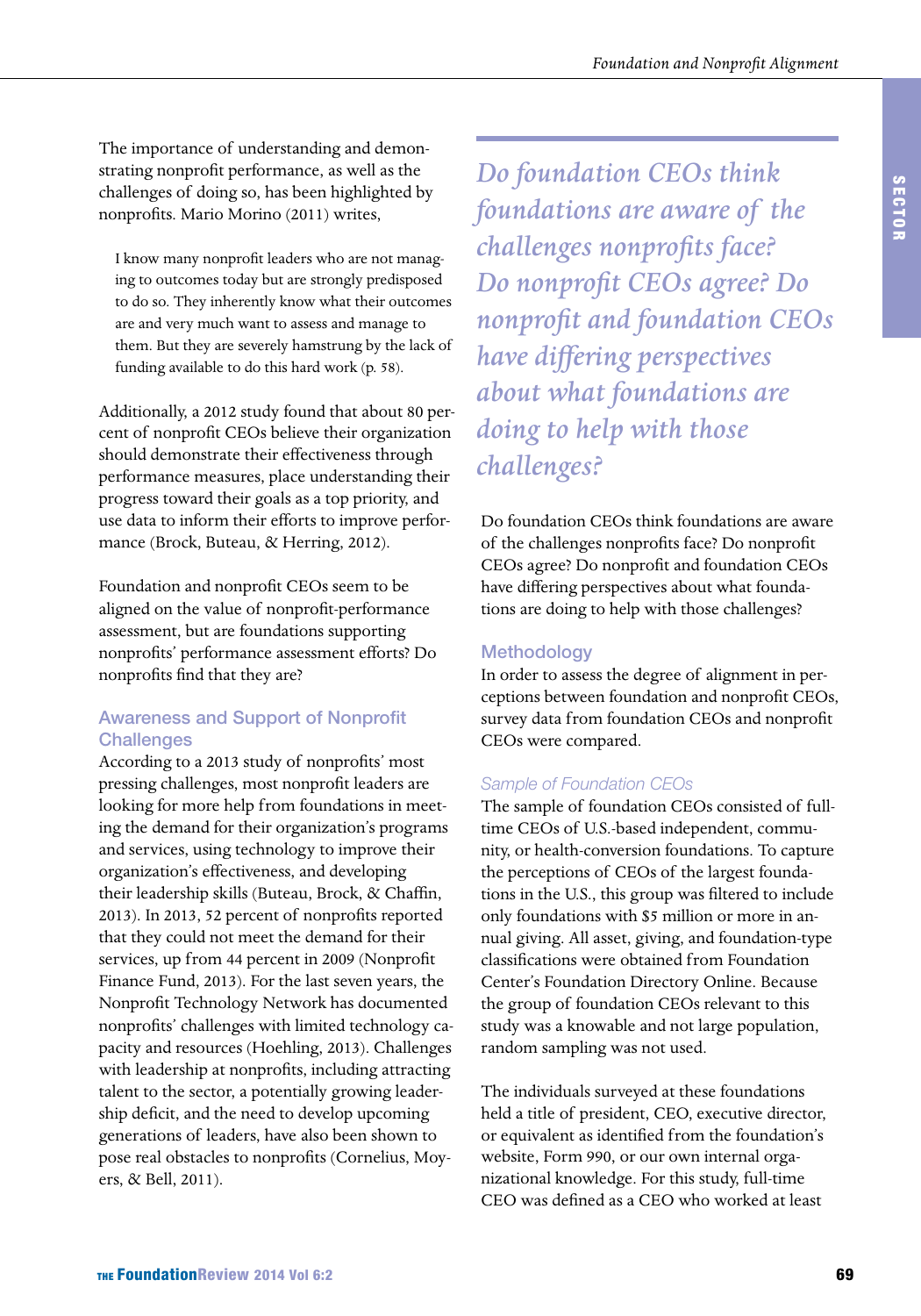*Chief executive officers who reported that their foundation supports nonprofits' efforts to collect data about their performance tended to lead foundations with significantly larger asset sizes and giving levels than CEOs who reported that they do not provide such support.*

35 hours per week according to the foundation's Form 990 or verified through a phone call if that information was unavailable from the Form 990.

#### *Survey of Foundation CEOs*

Surveys were fielded online to 472 foundation CEOs for a 3 1/2-week period starting in January 2013.<sup>1</sup> Survey administration consisted of an initial email invitation including a description of the purpose of the survey, a statement of confidentiality, and a link to the survey. This was followed by four subsequent email reminders and one phone call reminder for those who had yet to complete the survey. Of the CEOs who were sent a survey, 211 responded – resulting in a final response rate of 45 percent.

Respondents' foundations did not differ from nonrespondents' foundations in asset size, giving size, or location. (See Table 1.) Chief executive officers of independent foundations were less likely to respond than CEOs of community or healthconversion foundations. Additionally, CEOs who did respond were slightly more likely to have been clients of the Center for Effective Philanthropy.

The 25-item survey included questions about the background of the CEO and his or her founda-

tion, the foundation's goals, the foundation's progress toward the goal to which it devotes the greatest proportion of its resources, and other issues related to foundations' impact.

In terms of foundation CEOs' responses to the survey items used in this article, no differences were found based on the asset size or giving levels of their foundation with the exception of the foundation's support for its grantees' performance assessment. Because of the nonnormality of the asset-size and giving-level data, as well as the presence of outliers, a natural log transformation was applied to each variable. Chief executive officers who reported that their foundation supports nonprofits' efforts to collect data about their performance tended to lead foundations with significantly larger asset sizes and giving levels than CEOs who reported that they do not provide such support,  $t(193) = 3.00$ ,  $p < 0.01$ ,  $d = 0.52$  and  $t(193) = 3.08, p < 0.01, d = 0.54$ , respectively.

### *Sample of Nonprofit CEOs*

The sample of nonprofit CEOs consisted of those serving during 2012 on the Grantee Voice: Feedback for Foundations, a 300-member survey panel. The panel was created through several steps. First, a database from the National Center for Charitable Statistics, which consisted of information from more than 365,000 registered  $501(c)(3)$ organizations with a Form 990 filed between 2007 and 2010, was used to randomly select nonprofits with annual expenses between \$100,000 and \$100 million. To ensure that the randomly selected sample was representative of this full range of expenses, a stratified sample containing 25 percent of nonprofits from each quartile of this expense range was then created. Using Foundation Center's Foundation Directory Online, it was determined whether each nonprofit had received funding since 2008 from an independent, community, or health-conversion foundation giving at least \$5 million annually in grants. A sample of 1,049 nonprofit organizations was then compiled through this process.

Invitations to participate on the survey panel were sent to the leaders of these 1,049 nonprofits. Leaders typically held the title of executive director, president, or CEO. Three hundred lead-

<sup>&</sup>lt;sup>1</sup> Five CEOs were removed from an original sample of 477 because their foundation closed or no one served in a CEO position at the time the survey was fielded.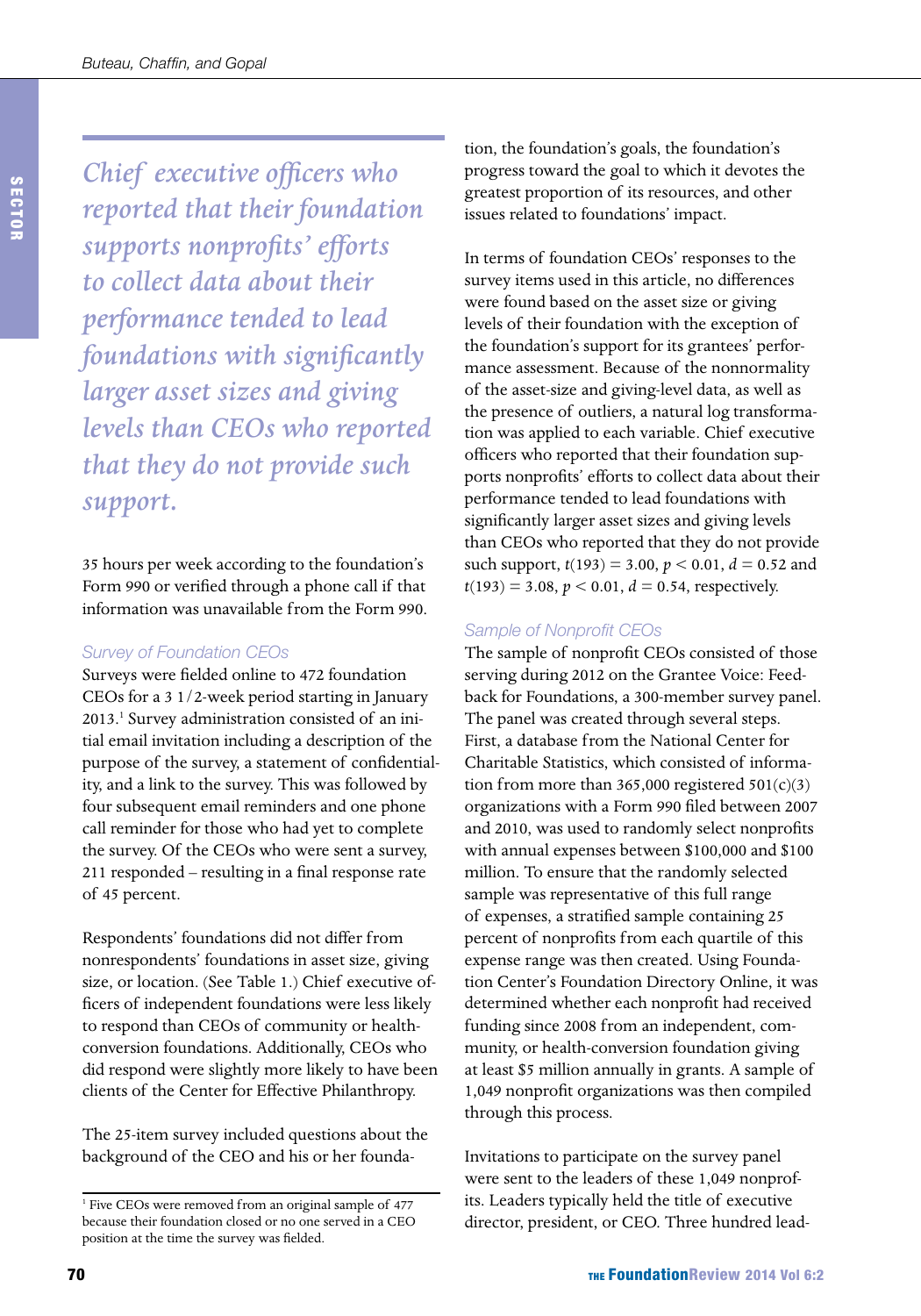TABLE 1 Comparison of foundation-CEO survey-response status by foundation-asset size, giving size, geography, foundation type, and past use of a Center for Effective Philanthropy (CEP) assessment tool

| <b>Asset-Size Quartiles</b>                                                                       |              | Responded     |                | Did Not Respond | Total |       |  |  |
|---------------------------------------------------------------------------------------------------|--------------|---------------|----------------|-----------------|-------|-------|--|--|
| (in millions)                                                                                     | Freq.        | $\%$          | Freq.          | $\%$            | Freq. | $\%$  |  |  |
| $\leq$ \$129                                                                                      | 46           | 21.8          | 72             | 27.6            | 118   | 25.0  |  |  |
| $> $129$ to $\le$ \$223                                                                           | 50           | 23.7          | 68             | 26.1            | 118   | 25.0  |  |  |
| $> $223$ to $\leq $484$                                                                           | 60           | 28.4          | 58             | 22.2            | 118   | 25.0  |  |  |
| > \$484                                                                                           | 55           | 26.1          | 63             | 24.1            | 118   | 25.0  |  |  |
| <b>Total</b>                                                                                      | 211          | 100.0         | 261            | 100.0           | 472   | 100.0 |  |  |
|                                                                                                   |              |               |                |                 |       |       |  |  |
| <b>Giving-Size Quartiles</b><br>(in millions)                                                     | Freq.        | %             | Freq.          | %               | Freq. | %     |  |  |
| $≥$ \$5 to $≤$ \$7.62                                                                             | 44           | 20.8          | 74             | 28.4            | 118   | 25.0  |  |  |
| $> $7.62$ to $\leq $13.44$                                                                        | 55           | 26.1          | 63             | 24.1            | 118   | 25.0  |  |  |
| $> $13.44$ to $\leq $27.90$                                                                       | 58           | 27.5          | 60             | 23.0            | 118   | 25.0  |  |  |
| > \$27.90                                                                                         | 54           | 25.6          | 64             | 24.5            | 118   | 25.0  |  |  |
| <b>Total</b>                                                                                      | 211          | 100.0         | 261            | 100.0           | 472   | 100.0 |  |  |
|                                                                                                   |              |               |                |                 |       |       |  |  |
| Geography                                                                                         | Freq.        | $\%$          | Freq.          | %               | Freq. | $\%$  |  |  |
| Northeast                                                                                         | 52           | 24.6          | 69             | 26.4            | 121   | 25.6  |  |  |
| Midwest                                                                                           | 50           | 23.7          | 54             | 20.7            | 104   | 22.0  |  |  |
| South                                                                                             | 55           | 26.1          | 77             | 29.5            | 132   | 28.0  |  |  |
| West                                                                                              | 54           | 25.6          | 61             | 23.4            | 115   | 24.4  |  |  |
| <b>Total</b>                                                                                      | 211          | 100.0         | 261            | 100.0           | 472   | 100.0 |  |  |
|                                                                                                   |              |               |                |                 |       |       |  |  |
| Foundation Type*                                                                                  | Freq.        | $\frac{9}{6}$ | Freq.          | %               | Freq. | %     |  |  |
| Independent                                                                                       | 132          | 62.6          | 193            | 73.9            | 325   | 68.9  |  |  |
| Community                                                                                         | 64           | 30.3          | 56             | 21.5            | 120   | 25.4  |  |  |
| Health conversion                                                                                 | 14           | 6.6           | 8              | 3.1             | 22    | 4.7   |  |  |
| Other                                                                                             | $\mathbf{1}$ | 0.5           | $\overline{4}$ | 1.5             | 5     | 1.0   |  |  |
| <b>Total</b>                                                                                      | 211          | 100.0         | 261            | 100.0           | 472   | 100.0 |  |  |
|                                                                                                   |              |               |                |                 |       |       |  |  |
| Use of CEP<br>Assessment Tool**                                                                   | Freq.        | %             | Freq.          | %               | Freq. | %     |  |  |
| Has used a CEP tool                                                                               | 116          | 55.0          | 81             | 31.0            | 197   | 41.7  |  |  |
| Has not used a CEP tool                                                                           | 95           | 45.0          | 180            | 69.0            | 275   | 58.3  |  |  |
| <b>Total</b>                                                                                      | 211          | 100.0         | 261            | 100.0           | 472   | 100.0 |  |  |
| Note: ** $(p < 0.01)$ , * $(p < 0.05)$<br>For asset size, $\chi^2(3, N = 472) = 3.80, p = 0.28$ . |              |               |                |                 |       |       |  |  |

For giving size,  $\chi^2(3, N = 472) = 3.80, p = 0.28$ .

For geography,  $\chi^2(3, N = 472) = 1.35, p = 0.72$ .

For foundation type, overall excluding 'other',  $\chi^2$ (2, N = 467) = 8.98,  $\rho$  = 0.01,  $\phi_{\rm c}^{}$  = 0.14.

Independent vs. community and health conversion,  $\chi^2(1, N = 467) = 8.18$ ,  $p < 0.01$ ,  $|\varphi| = 0.13$ . For use of CEP tool,  $\chi^2(1, N = 472) = 27.50, p < 0.01, |\varphi| = 0.24$ .

SECTOR

SECTOR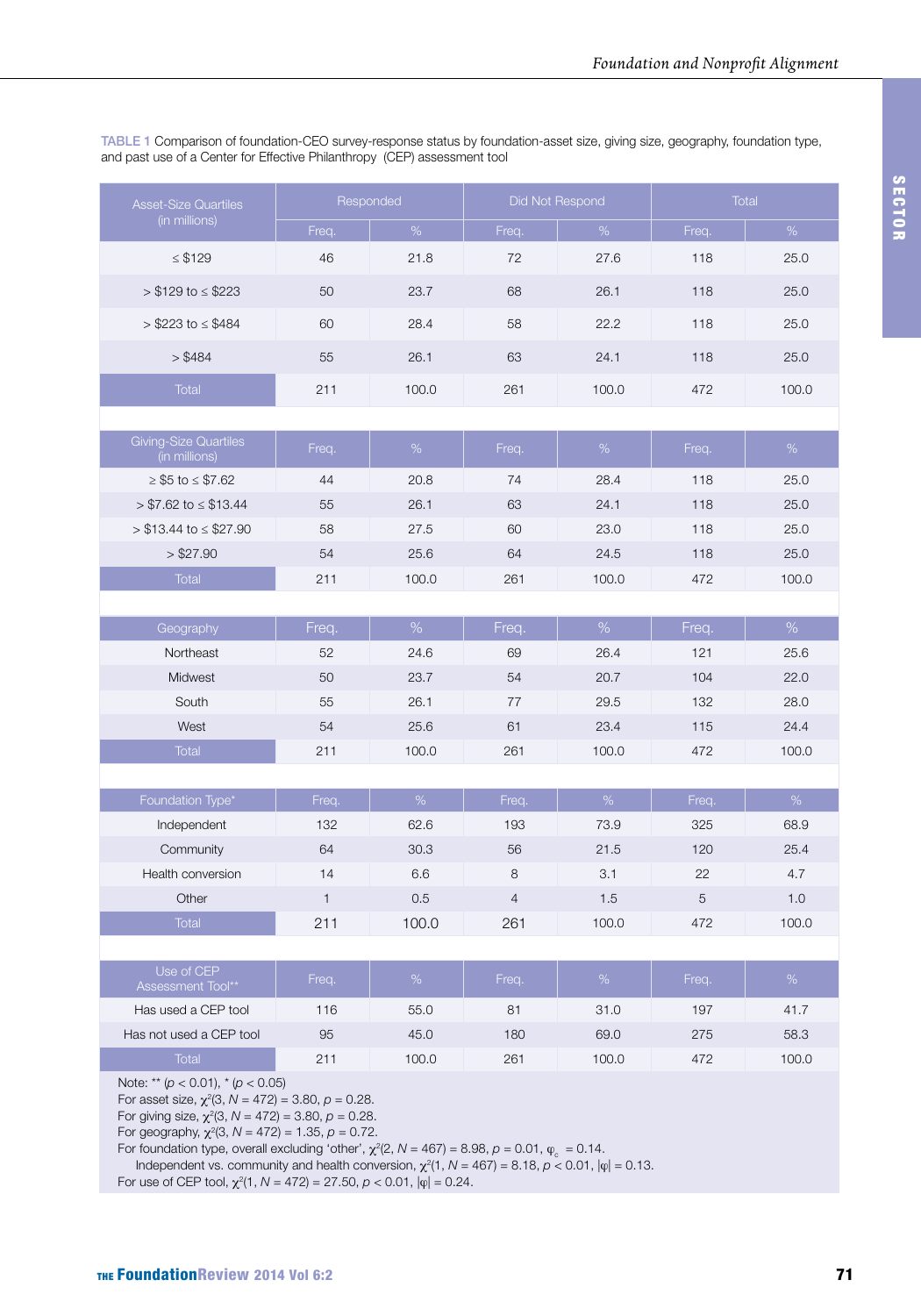#### TABLE 2 Comparison of nonprofit-CEO acceptance status by annual expenses, issue area, and geography

| Annual-Expenses Quartiles                    |       | Accepted Invitation | Did Not Accept Invitation |       | <b>Total</b> |       |
|----------------------------------------------|-------|---------------------|---------------------------|-------|--------------|-------|
|                                              | Freq. | %                   | Freq.                     | %     | Freq.        | %     |
| $$102,259$ to $\leq$ \$514,984               | 80    | 26.7                | 182                       | 24.3  | 262          | 25.0  |
| $> $514,984$ to $\leq $1.48$ million         | 75    | 25.0                | 188                       | 25.1  | 263          | 25.0  |
| $> $1.48$ million to $\leq $5.41$ million    | 76    | 25.3                | 186                       | 24.8  | 262          | 25.0  |
| $>$ \$5.41 million to $\leq$ \$71.42 million | 69    | 23.0                | 193                       | 25.8  | 262          | 25.0  |
| Total                                        | 300   | 100.0               | 749                       | 100.0 | 1049         | 25.0  |
|                                              |       |                     |                           |       |              |       |
| <b>Issue Area</b>                            | Freq. | %                   | Freq.                     | %     | Freq.        | %     |
| Human services                               | 52    | 17.4                | 148                       | 19.8  | 200          | 19.1  |
| Arts, culture, humanities                    | 53    | 17.7                | 125                       | 16.7  | 178          | 17.0  |
| Health                                       | 37    | 12.3                | 116                       | 15.5  | 153          | 14.6  |
| Community development                        | 37    | 12.3                | 64                        | 8.5   | 101          | 9.6   |
| Education                                    | 30    | 10.0                | 88                        | 11.8  | 118          | 11.2  |
| Environment                                  | 22    | 7.3                 | 37                        | 4.9   | 59           | 5.6   |
| Children, youth, families                    | 11    | 3.7                 | 33                        | 4.4   | 44           | 4.2   |
| Other                                        | 58    | 19.3                | 138                       | 18.4  | 196          | 18.7  |
| <b>Total</b>                                 | 300   | 100.0               | 749                       | 100.0 | 1049         | 100.0 |
|                                              |       |                     |                           |       |              |       |
| Geography*                                   | Freq. | %                   | Freq.                     | %     | Freq.        | $\%$  |
| Northeast                                    | 82    | 27.4                | 162                       | 21.6  | 244          | 23.3  |
| Midwest                                      | 61    | 20.3                | 160                       | 21.4  | 221          | 21.1  |
| South                                        | 61    | 20.3                | 204                       | 27.2  | 265          | 25.2  |
| West                                         | 96    | 32.0                | 223                       | 29.8  | 319          | 30.4  |
| <b>Total</b>                                 | 300   | 100.0               | 749                       | 100.0 | 1049         | 100.0 |
|                                              |       |                     |                           |       |              |       |

Note: \* (*p* < 0.05)

For annual expenses, χ<sup>2</sup> (3, *N* = 1049) =1.16, *p* = 0.76.

For issue area, χ<sup>2</sup> (7, *N* = 1049) = 8.57, *p* = 0.29.

For geography, overall  $χ²(3, N = 1049) = 7.49, p = 0.06$ . South vs. other geography,  $\chi^2(1, N = 1049) = 5.41$ ,  $\rho = 0.02$ ,  $|\varphi| = 0.07$ .

Northeast vs. other geography,  $\chi^2(1, N = 1049) = 3.91$ ,  $\rho = 0.048$ ,  $|\varphi| = 0.06$ .

ers accepted, yielding an acceptance rate of 29 percent; this group was not significantly different from those who did not accept the invitation in terms of their organizations' annual expenses or issue area. (See Table 2.) Nonprofits located in the South were slightly less likely to accept the invitation; nonprofits located in the Northeast were slightly more likely to accept.

#### *Surveys of Nonprofit CEOs*

During 2012 three surveys were administered online to the Grantee Voice panel. The first survey consisted of nine items addressing whether foundations are helping nonprofits with their performance-assessment efforts and how they could better help; the second consisted of seven items about the importance of foundation transparency to nonprofits and on which issues nonprofits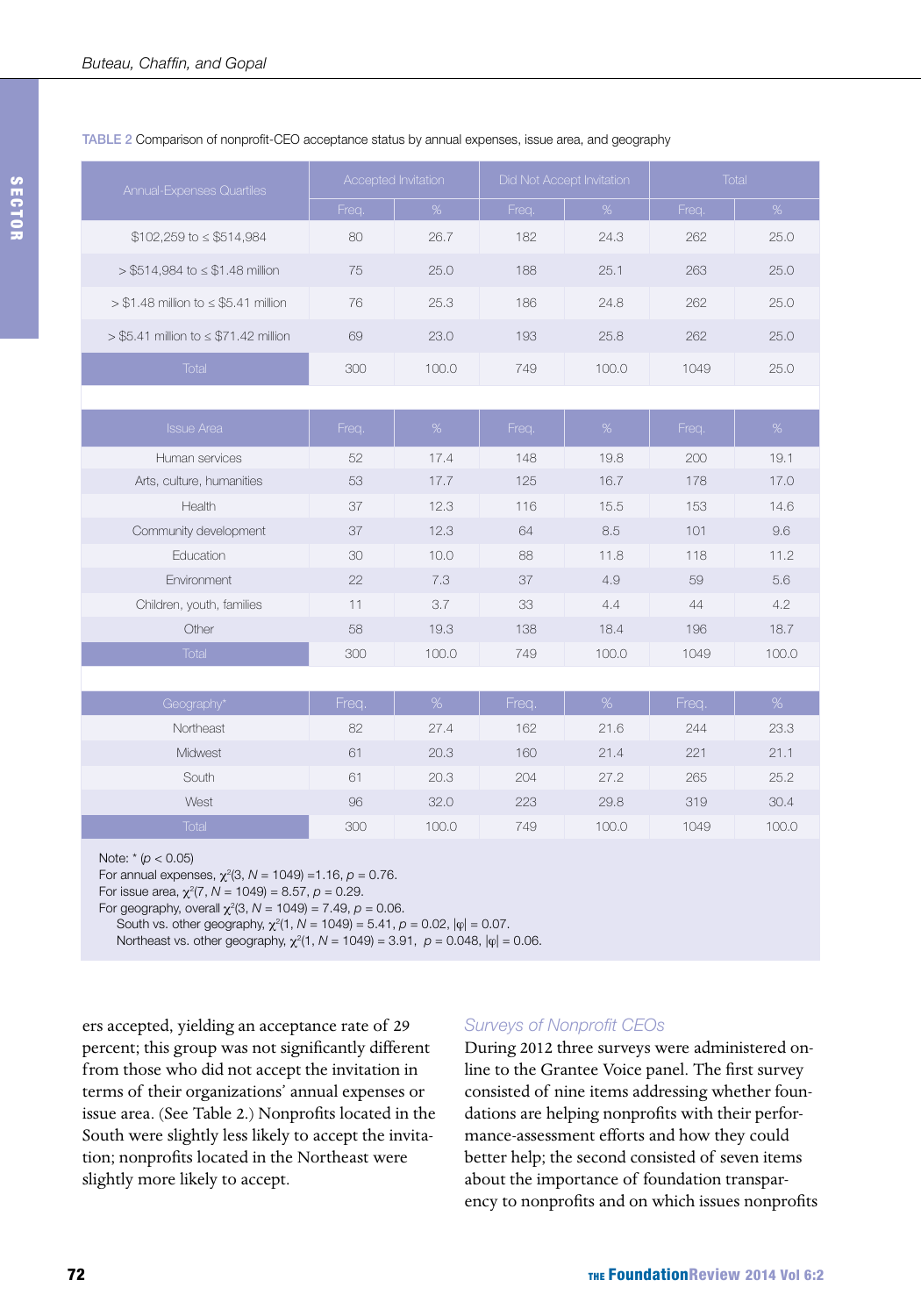| Nonprofit-CEO Panel Survey 1: Nonprofit-Performance Assessment |           |       |       |                 |       |               |  |  |  |  |
|----------------------------------------------------------------|-----------|-------|-------|-----------------|-------|---------------|--|--|--|--|
| <b>Annual-Expenses Quartiles</b>                               | Responded |       |       | Did Not Respond | Total |               |  |  |  |  |
|                                                                | Freq.     | %     | Freq. | %               | Freq. | $\frac{9}{6}$ |  |  |  |  |
| $$102,259$ to $\leq$ \$498,741                                 | 54        | 30.5  | 21    | 17.1            | 75    | 25.0          |  |  |  |  |
| $>$ \$498,741 to $\le$ \$1.36 million                          | 45        | 25.4  | 30    | 24.4            | 75    | 25.0          |  |  |  |  |
| $> $1.36$ million to $\leq $4.63$ million                      | 43        | 24.3  | 32    | 26.0            | 75    | 25.0          |  |  |  |  |
| $>$ \$4.63 million to $\le$ \$59.51 million                    | 35        | 19.8  | 40    | 32.5            | 75    | 25.0          |  |  |  |  |
| Total                                                          | 177       | 100.0 | 123   | 100.0           | 300   | 100.0         |  |  |  |  |

#### TABLE 3 Comparison of nonprofit-CEO survey-response status to each of the 3 surveys administered by expense size

| Nonprofit-CEO Panel Survey 2: Foundation Transparency |       |         |       |       |                  |       |  |  |  |  |
|-------------------------------------------------------|-------|---------|-------|-------|------------------|-------|--|--|--|--|
| <b>Annual-Expenses Quartiles</b>                      | Freq. | %       | Frea. | %     | Freq.            | %     |  |  |  |  |
| \$102,259 to ≤\$498,890                               | 39    | 28.1    | 35    | 22.2  | 74               | 24.9  |  |  |  |  |
| >\$498,890 to ≤\$1.35 million                         | 38    | 27.3    | 37    | 23.4  | 75               | 25.3  |  |  |  |  |
| $> $1.35$ million to $\leq $4.50$ million             | 38    | 27.3    | 36    | 22.8  | 74               | 24.9  |  |  |  |  |
| $>\$4.50$ million to $\leq$ \$59.51 million           | 24    | 17.3    | 50    | 31.6  | 74               | 24.9  |  |  |  |  |
| Total                                                 | 139   | 100 $O$ | 158   | 100.0 | 297 <sup>†</sup> | 100.0 |  |  |  |  |

| Nonprofit CEO Panel Survey 3: Nonprofit Challenges |       |       |       |       |                 |       |  |  |  |
|----------------------------------------------------|-------|-------|-------|-------|-----------------|-------|--|--|--|
| <b>Annual-Expenses Quartiles</b>                   | Freq. | %     | Freq. | $\%$  | Freq.           | %     |  |  |  |
| \$102,259 to ≤\$498,741                            | 36    | 29.8  | 38    | 21.7  | 74              | 25.0  |  |  |  |
| >\$498,741 to ≤\$1.36 million                      | 30    | 24.8  | 44    | 25.1  | 74              | 25.0  |  |  |  |
| >\$1.36 million to ≤\$4.39 million                 | 31    | 25.6  | 43    | 24.6  | 74              | 25.0  |  |  |  |
| $> $4.39$ million to $\leq $59.51$ million         | 24    | 19.8  | 50    | 28.6  | 74              | 25.0  |  |  |  |
| <b>Total</b>                                       | 121   | 100.0 | 175   | 100.0 | $296^{\dagger}$ | 100.0 |  |  |  |
|                                                    |       |       |       |       |                 |       |  |  |  |

Note: \* (*p* < 0.05)

For Survey 1 annual expenses,  $\chi^2(3, N = 300) = 10.07$ ,  $p = 0.02$ ,  $\phi_c = 0.18$ .

Expenses between \$4.63 million and \$59.51 million vs. less than \$4.63 million,  $χ^{2/1}$ , *N* = 300) = 6.29, *p* = 0.01,  $|φ|$  = 0.15. For Survey 2 annual expenses,  $\chi^2(3, N = 297) = 8.24$ ,  $ρ = 0.04$ ,  $φ_c = 0.17$ .

Expenses between \$4.50 million and \$59.51 million vs. less than \$4.50 million,  $\chi^2 = (1, N = 297) = 8.17$ ,  $\rho < 0.01$ ,  $|\varphi| = 0.17$ . For Survey 3 annual expenses,  $\chi^2 = (3, N = 296) = 4.07$ ,  $\rho = 0.25$ .

† Total N is slightly less than 300 because of panel attrition.

would like foundations to be more transparent; the third consisted of six items about nonprofits' challenges and for which challenges nonprofits would most like foundation help. The respective response rates for each of these surveys were 59, 46, and 41 percent. In the first two surveys, there was a slight bias in responses by the expenses of an organization. (See Table 3.) Nonprofit organizations in the top quartile of the participating

nonprofits for annual expenses were slightly less likely to respond to both of these surveys. This bias did not appear in the third survey.

The nonprofit CEOs on the Grantee Voice panel represent organizations with varying percentages of their total revenue coming from foundation grants. Of the nonprofit CEOs who responded, the median percentage of revenue coming from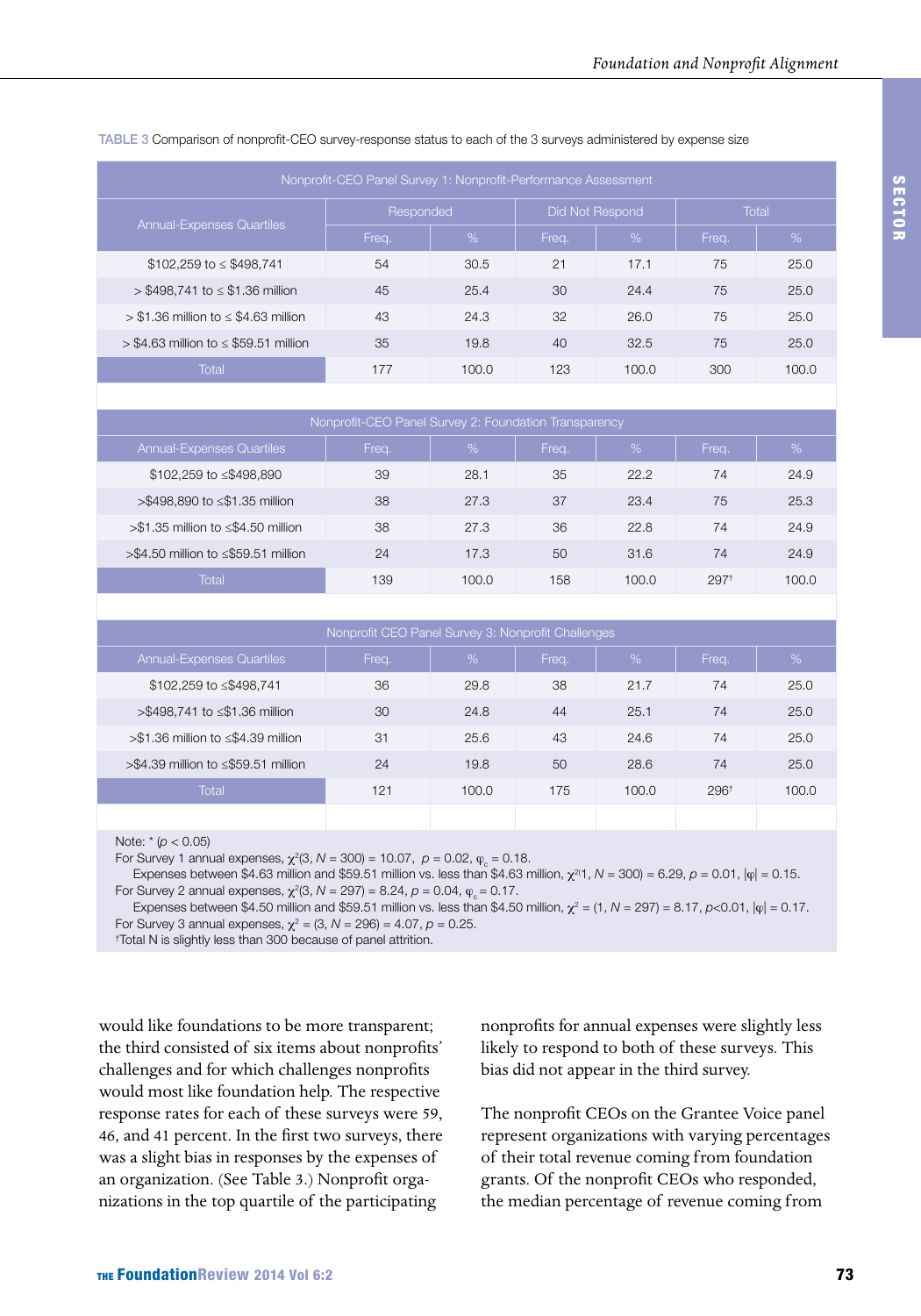#### TABLE 4 Items compared between nonprofit-CEO surveys and foundation-CEO survey

| Pair        | Nonprofit-CEO surveys                                                                                                                                                                                                                                                                |                                                                                                                                                                                                                                                                                                                                                                                   | Foundation-CEO survey                                                                                                                                                                                                                                                                                                                          |                                                                                                                                                                       |  |  |
|-------------|--------------------------------------------------------------------------------------------------------------------------------------------------------------------------------------------------------------------------------------------------------------------------------------|-----------------------------------------------------------------------------------------------------------------------------------------------------------------------------------------------------------------------------------------------------------------------------------------------------------------------------------------------------------------------------------|------------------------------------------------------------------------------------------------------------------------------------------------------------------------------------------------------------------------------------------------------------------------------------------------------------------------------------------------|-----------------------------------------------------------------------------------------------------------------------------------------------------------------------|--|--|
|             | Item text                                                                                                                                                                                                                                                                            | Response options                                                                                                                                                                                                                                                                                                                                                                  | Item text                                                                                                                                                                                                                                                                                                                                      | Response options                                                                                                                                                      |  |  |
| 1           | Please indicate the extent<br>to which you agree<br>or disagree with the<br>following statement:<br>Foundations that are more<br>transparent are more<br>helpful to my organization's<br>ability to work effectively.                                                                | On a scale from 1-7<br>$1 =$ Strongly disagree<br>$4 =$ Neither agree<br>nor disagree<br>$7 =$ Strongly agree                                                                                                                                                                                                                                                                     | Please indicate the extent<br>to which you agree<br>or disagree with the<br>following statement:<br>Foundations would be<br>able to create more<br>impact if they were more<br>transparent with the<br>nonprofits they fund.                                                                                                                   | On a scale from 1-5<br>$1 =$ Strongly disagree<br>$3$ = Neither agree<br>nor disagree<br>$5 =$ Strongly agree                                                         |  |  |
| $\mathbf 2$ | Compared to your<br>foundation funders' current<br>levels of transparency,<br>please indicate the level<br>of transparency you<br>want from them about<br>the following topic:<br>Their experiences with<br>what they have tried but<br>has not worked in their<br>past grantmaking. | Categorical response<br>options<br>1) Foundation funders<br>are transparent enough.<br>2) Foundation funders<br>should be a little<br>more transparent.<br>3) Foundation funders<br>should be a lot more<br>transparent.                                                                                                                                                          | Please indicate the extent<br>to which you agree<br>or disagree with the<br>following statement:<br>Foundations do a good<br>job of publicly sharing what<br>has not been successful<br>in their experiences.                                                                                                                                  | On a scale from 1-5<br>$1 =$ Strongly disagree<br>$3$ = Neither agree<br>nor disagree<br>$5 =$ Strongly agree                                                         |  |  |
| 3           | Do your foundation<br>funders tend to provide<br>support to help your<br>organization assess how<br>it is doing relative to the<br>goal(s) your organization<br>seeks to achieve?                                                                                                    | Categorical response<br>options<br>1) Yes, we tend to receive<br>financial support for<br>assessment efforts.<br>2) Yes, we tend to receive<br>nonmonetary support<br>for assessment efforts.<br>3) Yes, we tend to<br>receive both financial and<br>nonmonetary support<br>for assessment efforts.<br>4) No, we do not tend<br>to receive any support<br>for assessment efforts. | Indicate whether or not<br>your foundation currently<br>engages in the following<br>practice: Supporting<br>nonprofits' efforts to<br>collect data about<br>their performance.                                                                                                                                                                 | Categorical response<br>options<br>1) Yes.<br>2) No, but my foundation<br>is considering this.<br>3) No.                                                              |  |  |
| 4           | To what extent do you<br>believe you understand the<br>progress your organization<br>has made towards<br>achieving its goal(s)?                                                                                                                                                      | On a scale from 1-7<br>$1 = Do$ not understand at all<br>$7 =$ Completely understand                                                                                                                                                                                                                                                                                              | In your opinion, how<br>much of a barrier is the<br>following factor to your<br>foundation's ability to<br>make progress toward the<br>programmatic goal toward<br>which your foundation<br>currently devotes the<br>most resources?<br>My foundation's grantees'<br>difficulty in assessing<br>the progress they are<br>making in their work. | On a scale from 1-5<br>$1 = Not$ at all a barrier<br>$2 = A$ slight barrier<br>$3 =$ Somewhat of a barrier<br>$4 = A$ significant barrier<br>$5 = An$ extreme barrier |  |  |
| 5           | Please indicate the extent<br>to which you agree<br>or disagree with the<br>following statement:<br>My foundations<br>funders are aware of<br>the challenges that my<br>organization is facing.                                                                                      | On a scale from 1-7<br>$1 =$ Strongly disagree<br>$4 =$ Neither agree<br>nor disagree<br>$7 =$ Strongly agree                                                                                                                                                                                                                                                                     | Please indicate the extent<br>to which you agree<br>or disagree with the<br>following statement:<br>Foundations are very<br>aware of the challenges<br>that nonprofits face today.                                                                                                                                                             | On a scale from 1-5<br>$1 =$ Strongly disagree<br>$3$ = Neither agree<br>nor disagree<br>$5 =$ Strongly agree                                                         |  |  |
| 6           | Please indicate the extent<br>to which you agree<br>or disagree with the<br>following statement:<br>My foundation funders<br>take advantage of their<br>myriad resources to<br>help my organization<br>address its challenges.                                                       | On a scale from 1-7<br>$1 =$ Strongly disagree<br>$4 =$ Neither agree<br>nor disagree<br>$7 =$ Strongly agree                                                                                                                                                                                                                                                                     | Please indicate the extent<br>to which you agree<br>or disagree with the<br>following statement:<br>Foundations take full<br>advantage of their myriad<br>resources to help their<br>grantees succeed.                                                                                                                                         | On a scale from 1-5<br>$1 =$ Strongly disagree<br>$3$ = Neither agree<br>nor disagree<br>$5 =$ Strongly agree                                                         |  |  |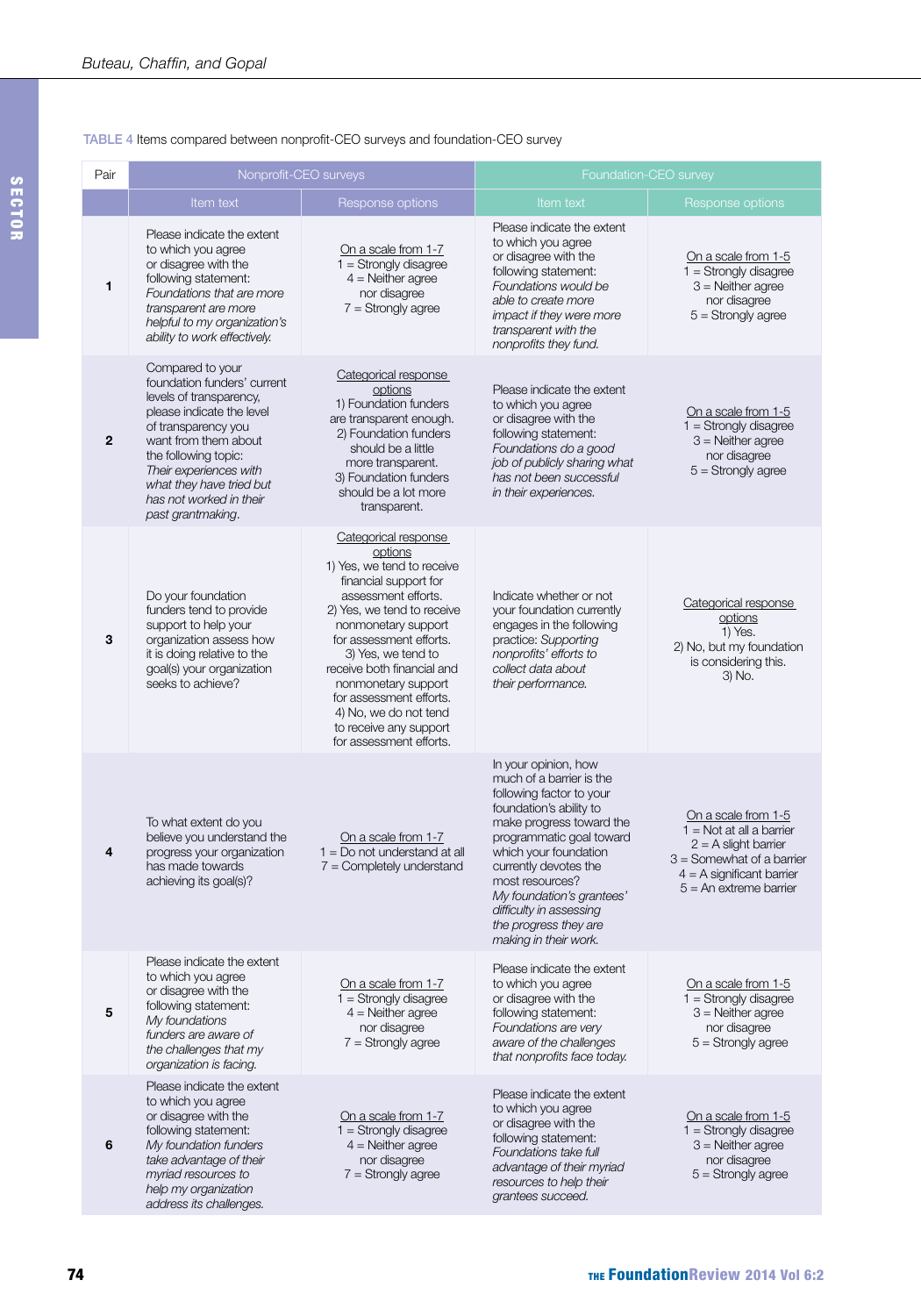| Belief about increased                                                                         | Nonprofit CEOs |       |       | <b>Foundation CEOs</b> | Total |       |
|------------------------------------------------------------------------------------------------|----------------|-------|-------|------------------------|-------|-------|
| foundation transparency*                                                                       | Freq.          | %     | Freq. | $\sqrt{2}$             | Freq. | %     |
| Believes increased<br>transparency has<br>positive consequences<br>for nonprofits <sup>t</sup> | 113            | 91.1  | 95    | 46.6                   | 208   | 63.4  |
| Does not believe increased<br>transparency has<br>positive consequences<br>for nonprofits      | 11             | 8.9   | 109   | 53.4                   | 120   | 36.6  |
| Total                                                                                          | 124            | 100.0 | 204   | 100.0                  | 328   | 100.0 |

#### TABLE 5 Nonprofit and foundation CEOs' perspectives on the consequences of increased foundation transparency

Notes: \*(*p*< 0.01)

χ2 (1, *N* = 328) = 66.00, *p* < 0.01, |ϕ| = 0.45

† For nonprofit CEOs: Ratings of 5, 6, or 7 on a 1-7 scale where 1 = Strongly disagree, 4 = Neither agree nor disagree, and 7 = Strongly agree; item text: "Foundations that are more transparent are more helpful to my organization's ability to work effectively." For foundation CEOs: Ratings of 4 or 5 on a 1-5 scale where 1 = Strongly disagree, 3 = Neither agree nor disagree, and 5 = Strongly agree; item text: "Foundations would be able to create more impact if they were more transparent with the nonprofits they fund."

foundation grants was 20 percent for each of the three surveys. The percentage of total revenue coming from foundation grants did not differ between respondents and nonrespondents for any of the surveys administered to this panel. In addition, nonprofit CEOs' responses to the items compared in this article were not significantly different based on the percentage of revenue their organization received from foundation grants.

Throughout this article, the term "CEO" is used to refer to the executive leaders of foundations and nonprofits who responded to these surveys.

#### *Analysis*

Quantitative analysis of the survey data consisted primarily of cross-tabulations followed by chi-square tests and independent-sample *t* tests. An alpha level of 0.05 was used to determine significance. Phi  $(\varphi)$  or Cramer's V  $(\phi_{c})$  were used to assess effect sizes of chi-square tests and Cohen's D (*d*) was used to assess effect sizes of *t* tests.

To analyze comparable groups of responses between the foundation- and nonprofit-CEO surveys, response options were grouped. (See Table 4 for the exact wording of items and their response options.)

#### *Methodological Limitations*

Not all items for which data were compared between foundation and nonprofit CEOs were identically worded. (See Table 4.) Where wording differences do occur, these differences should be kept in mind when interpreting the findings from this study.

The term "transparency" was intentionally undefined in both the nonprofit- and foundation-CEO surveys. In the nonprofit-CEO survey, respondents were asked to provide their own definition of transparency in response to an open-ended item and the following disclaimer was included at the beginning: "Through this survey, we hope to learn about how transparent your foundation funders are in their work with your organization. We recognize that there are many perspectives on what it means to be transparent." No definition of transparency was provided to foundation CEOs in their survey.

Nonprofit leaders who completed the nonprofit-CEO surveys are not all grantees of the same foundations whose CEOs completed the foundation-CEO survey. The surveyed nonprofit CEOs' organizations have received funding from at least one foundation in the population of foundations sampled for the foundation-CEO survey, but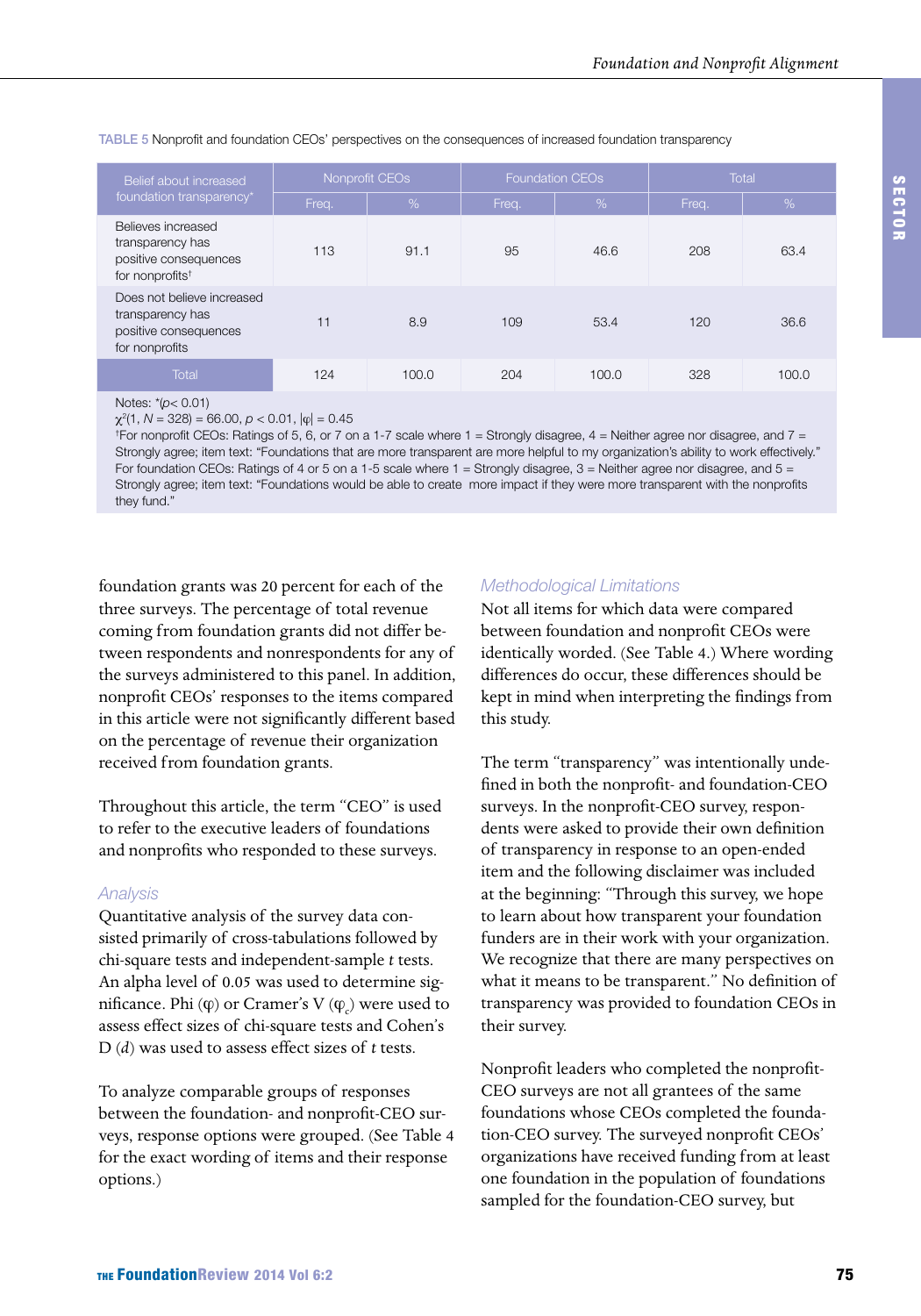| Whether a foundation<br>CEO thinks their<br>foundation provides, and<br>a nonprofit CEO thinks<br>their organization receives,<br>support for nonprofits'<br>efforts to collect data about<br>their performance* | Nonprofit CEOs |       |       | Foundation CEOs | <b>Total</b> |       |  |
|------------------------------------------------------------------------------------------------------------------------------------------------------------------------------------------------------------------|----------------|-------|-------|-----------------|--------------|-------|--|
|                                                                                                                                                                                                                  | Freq.          | %     | Freq. | %               | Freq.        | %     |  |
| Provides/receives support                                                                                                                                                                                        | 51             | 28.8  | 147   | 75.4            | 198          | 53.2  |  |
| receives financial<br>support                                                                                                                                                                                    | 14             | 7.9   |       |                 |              |       |  |
| receives nonmonetary<br>support                                                                                                                                                                                  | 18             | 10.2  |       |                 |              |       |  |
| receives financial and<br>nonmonetary support                                                                                                                                                                    | 19             | 10.7  |       |                 |              |       |  |
| Does not provide/<br>receive support                                                                                                                                                                             | 126            | 71.2  | 48    | 24.6            | 174          | 46.8  |  |
| <b>Total</b>                                                                                                                                                                                                     | 177            | 100.0 | 195   | 100.0           | 372          | 100.0 |  |

#### TABLE 6 Nonprofit and foundation CEOs' perspectives on receiving/providing support for nonprofit performance assessment

Notes: \*(*p* < 0.01)

Provides/receives financial or nonmonetary support for assessment or does not provide/receive such support vs. CEO type, χ2 (2, *N* = 372) = 80.83, *p* < 0.01, |ϕ| = 0.47

the data being compared in this study were not designed for a matched analysis.

#### **Results**

Foundation and nonprofit CEOs are not aligned in two areas: the value of increased foundation transparency and whether or not foundations support nonprofits' efforts to collect data to assess their performance.

#### *Foundation Transparency*

Nonprofit CEOs are significantly more likely than foundation CEOs to believe that increased foundation transparency would be beneficial. (See Table 5.) Almost all nonprofit CEOs surveyed (91 percent) agreed with the statement, "Foundations that are more transparent are more helpful to my organization's ability to work effectively." Conversely, just under half of foundation CEOs surveyed (47 percent) agreed with the statement, "Foundations would be able to create more impact if they were more transparent with the nonprofits they fund."

One possible explanation for the lower percentage of foundation CEOs agreeing that greater transparency would help create more impact is that they may already believe foundations are highly

transparent, and therefore increased transparency would have little additional influence on their ability to create more impact. This hypothesis, however, is not supported by the nonprofit perspective on the degree to which foundations are transparent. The majority of nonprofit CEOs find their foundation funders to be only somewhat transparent with their organization. On a scale of 1 to 7, where 1 indicates "not at all transparent" and 7 indicates "extremely transparent," nonprofit CEO respondents on average rate the overall transparency of their foundation funders a 4.7.

When it comes to a more specific aspect of transparency – foundations' communications about what has not worked in their experience – nonprofit and foundation CEOs' perspectives again differ, though not to as great an extent. Nonprofit CEOs are significantly more likely than foundation CEOs to say foundations have not done a good job sharing publicly what has not been successful,  $\chi^2(1, N = 340) = 30.83, p < 0.01, |\varphi|$ = 0.30. The large majority of nonprofit CEOs (88 percent) say they believe their foundation funders need to be more transparent about what they have tried but has not worked in their past grantmaking, while only 61 percent of foundation CEOs disagree with the statement, "Foundations do a

SECTOR

**SECTO**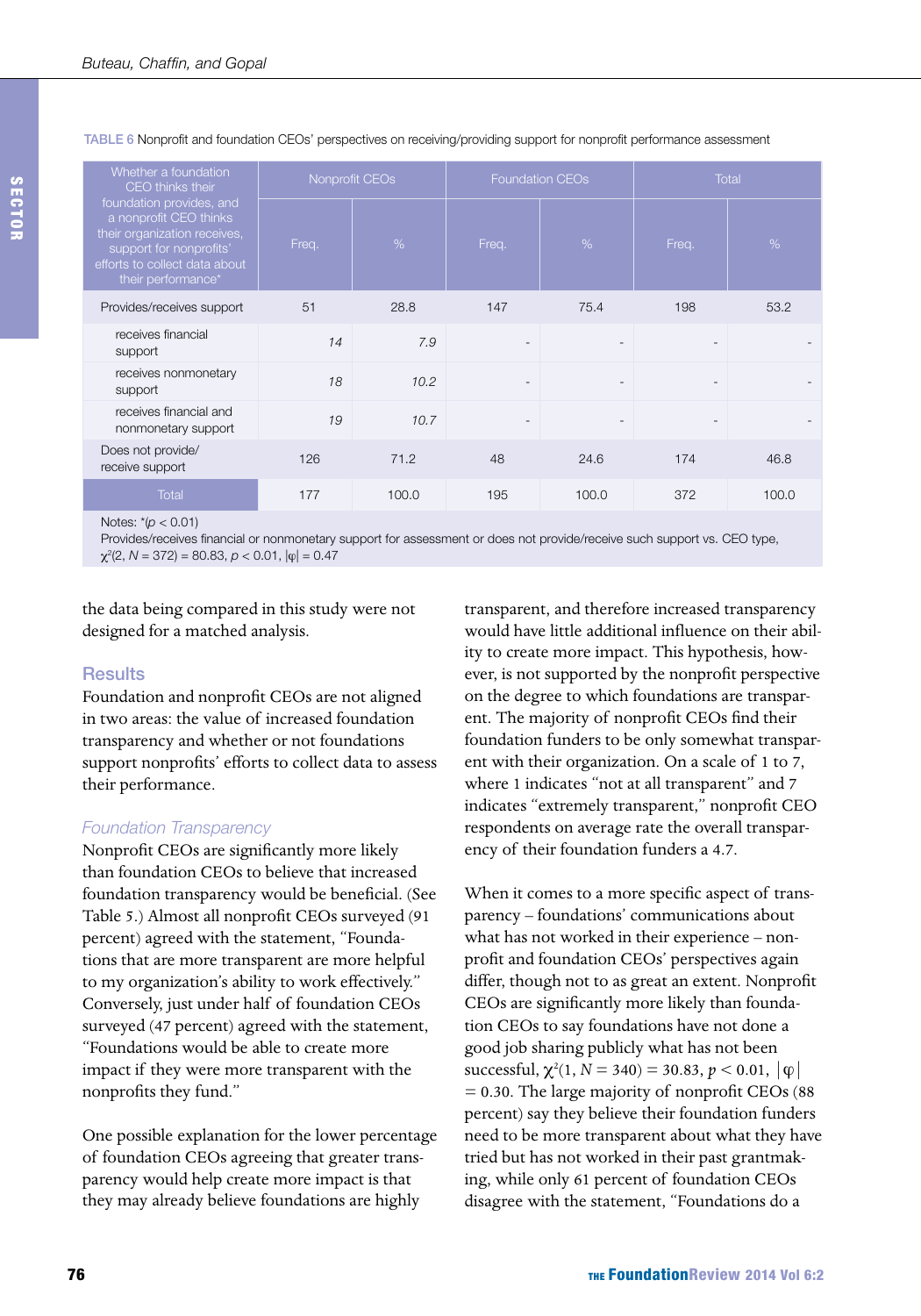| Belief about current level of<br>foundation awareness about<br>nonprofit challenges | Nonprofit CEO <sub>s</sub> |               |       | <b>Foundation CEOs</b> | Total |       |
|-------------------------------------------------------------------------------------|----------------------------|---------------|-------|------------------------|-------|-------|
|                                                                                     | Freq.                      | $\frac{9}{6}$ | Freq. | %                      | Freq. | %     |
| Believe foundations are<br>aware of nonprofits'<br>challenges <sup>t</sup>          | 60                         | 52.2          | 122   | 60.1                   | 182   | 57.2  |
| Do not believe that<br>foundations are aware of<br>nonprofits' challenges           | 55                         | 47.8          | 81    | 39.9                   | 136   | 42.8  |
| Total                                                                               | 115                        | 100.0         | 203   | 100.0                  | 318   | 100.0 |

TABLE 7 Nonprofit and foundation CEOs' perspectives on foundations' awareness of nonprofit challenges

χ2 (1, *N* = 318) = 1.88, *p* = 0.17

† For nonprofit CEOs: Ratings of a 5, 6, or 7 on a 1-7 scale where 1 = Strongly disagree, 4 = Neither agree nor disagree, and 7 = Strongly agree; item text: "My foundation funders are aware of the challenges that my organization is facing." For foundation CEOs: Ratings of a 4 or 5 on a 1-5 scale where 1 = Strongly disagree, 3 = Neither agree nor disagree, and 5 = Strongly agree; item text: "Foundations are very aware of the challenges that nonprofits face today."

good job of publicly sharing what has not been successful in their experiences."

Nonprofits may be more critical of the degree to which foundations share what has not worked in their experience because they may have a clearer understanding of how they could use such knowledge. One nonprofit commented, "One of the best learning tools is to see what has not worked. Learning from foundations and their other grantees would be very instructive."

#### *Nonprofit-Performance Assessment*

When it comes to nonprofit-performance assessment, foundation CEOs are significantly more likely to report providing support for nonprofitassessment efforts than nonprofit CEOs are to report receiving it. (See Table 6.) Of foundation CEOs surveyed, 75 percent indicate that they engage in "supporting nonprofits' efforts to collect data about their performance." Yet, when asked whether "foundation funders tend to provide support to help your organization assess how it is doing relative to the goal(s) your organization seeks to achieve," 71 percent of nonprofit CEOs indicate that they "do not tend to receive any support for assessment efforts." The types of support about which nonprofits were asked for this item included both financial and nonmonetary assistance.

Further evidence of a difference in perspectives can be seen by comparing foundation and nonprofit CEOs' perceptions of how successful nonprofits' efforts to assess their performance have been. While 95 percent of nonprofit CEOs agree that "they understand the progress their organization has made towards achieving its  $\text{goal}(s)$ ," 50 percent of foundation CEOs indicate that their "grantees' difficulty in assessing the progress they are making in their work" is at least somewhat of a barrier to their foundation's ability to make progress.

One factor that might be contributing to these discrepancies is a difference between how nonprofit and foundation CEOs define nonprofit-performance assessment. These data do not address whether foundations and nonprofits may be using different standards for performance assessment. Another possibility is that foundations are providing support for nonprofit-performance assessment, but only to a subset of their grantees. As a result, most grantees may feel unsupported in the assessment of their performance while most foundations see themselves as providing this support.

### *Nonprofits' Challenges*

Foundation and nonprofit CEOs have a similar sense of foundations' lack of awareness of the challenges nonprofits face and share the perspective that foundations do not take advantage of their myriad resources to help nonprofits succeed.

The percentage of CEOs who believe foundations are aware of the challenges that nonprofits face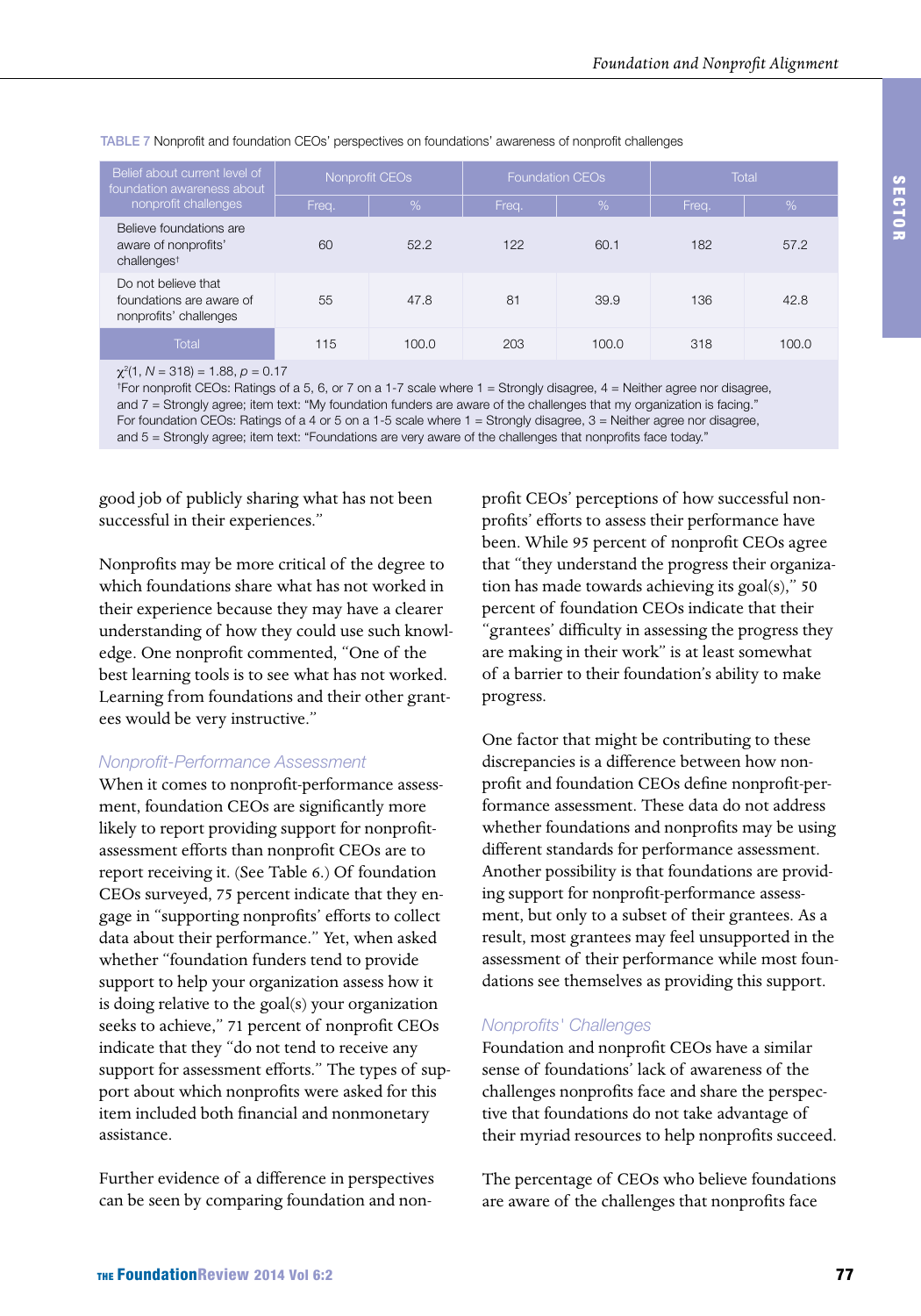| Perspective on whether<br>or not foundations take<br>advantage of their myriad<br>resources to help nonprofits<br>succeed | Nonprofit CEOs |       |       | <b>Foundation CEOs</b> | <b>Total</b> |       |
|---------------------------------------------------------------------------------------------------------------------------|----------------|-------|-------|------------------------|--------------|-------|
|                                                                                                                           | Freq.          | %     | Freq. | %                      | Freq.        | %     |
| Believe foundations<br>take advantage of their<br>myriad resources to help<br>nonprofits succeed <sup>t</sup>             | 36             | 31.3  | 84    | 41.2                   | 120          | 37.6  |
| Do not believe foundations<br>take advantage of their<br>myriad resources to help<br>nonprofits succeed                   | 79             | 68.7  | 120   | 58.8                   | 199          | 62.4  |
| Total                                                                                                                     | 115            | 100.0 | 204   | 100.0                  | 319          | 100.0 |

TABLE 8 Nonprofit and foundation CEOs' perspectives on whether or not foundations use their resources to help nonprofits succeed

χ2 (1, *N* = 319) = 3.05, *p* = 0.08.

† For nonprofit CEOs: Ratings of a 5, 6, or 7 on a 1-7 scale where 1 = Strongly disagree, 4 = Neither agree nor disagree, and 7 = Strongly agree; item text: "My foundation funders take advantage of their myriad resources to help my organization address its challenges."

For foundation CEOs: Ratings of a 4 or 5 on a 1-5 scale where 1 = Strongly disagree, 3 = Neither agree nor disagree, and

5 = Strongly agree; item text: "Foundations take full advantage of their myriad resources to help their grantees succeed."

does not differ between CEOs of foundations and nonprofits,  $\chi^2(1, N = 318) = 1.88$ ,  $p = 0.17$ . Of foundation CEOs surveyed, 60 percent agree that "foundations are very aware of the challenges that nonprofits face today" and 52 percent of nonprofit CEOs surveyed agree with the statement, "My foundation funders are aware of the challenges that my organization is facing." (See Table 7.)

One possible explanation for why only slightly more than half of both nonprofit and foundation CEOs say they believe foundations are aware of nonprofits' challenges is that nonprofits find it difficult to be open. Nonprofit CEOs who say they believe foundations are aware of their challenges are more likely to agree with the statement, "I can be open with my foundation funders about the challenges my organization is facing,"  $\chi^2(1, N =$  $115$ ) = 35.41,  $p < 0.01$ ,  $|\varphi| = 0.55$ . Of nonprofit CEOs who say they believe their foundation funders are aware of their challenges, the vast majority (93 percent) believe they can be open with them about their challenges. Conversely, of nonprofit CEOs who say they do not believe their foundation funders are aware of their challenges, less than half (42 percent) believe they can be open with them about their challenges.

Similar percentages – and a minority – of nonprofit CEOs and foundation CEOs say they believe

that foundations take advantage of their myriad resources to help nonprofits succeed,  $\chi^2(1, N =$  $319$  = 3.05,  $p = 0.08$ . (See Table 8.) Of nonprofit CEOs surveyed, 31 percent agreed with the statement, "My foundation funders take advantage of their myriad resources to help my organization address its challenges." Of foundation CEOs surveyed, 41 percent agreed with the statement, "Foundations take full advantage of their myriad resources to help their grantees succeed."

Nonprofit CEOs who report that their foundation funders are aware of the challenges their organizations face are significantly more likely to indicate that their foundation funders take advantage of their resources to help their organization address their challenges,  $\chi^2(1, N = 115) = 24.19$ , *p*  $< 0.01, |\phi| = 0.46$ . Of nonprofit CEOs who say they believe their foundation funders are aware of their challenges, 52 percent believe foundations take advantage of their myriad resources to help them address their challenges. Conversely, of nonprofit CEOs who do not believe their foundation funders are aware of their challenges, only 9 percent believe foundations take advantage of their myriad resources to help them address their challenges. This suggests a logical progression: In order for foundations to use their resources to help nonprofits, they must first be aware of what those nonprofits need in order to succeed.

SECTOR

SECTO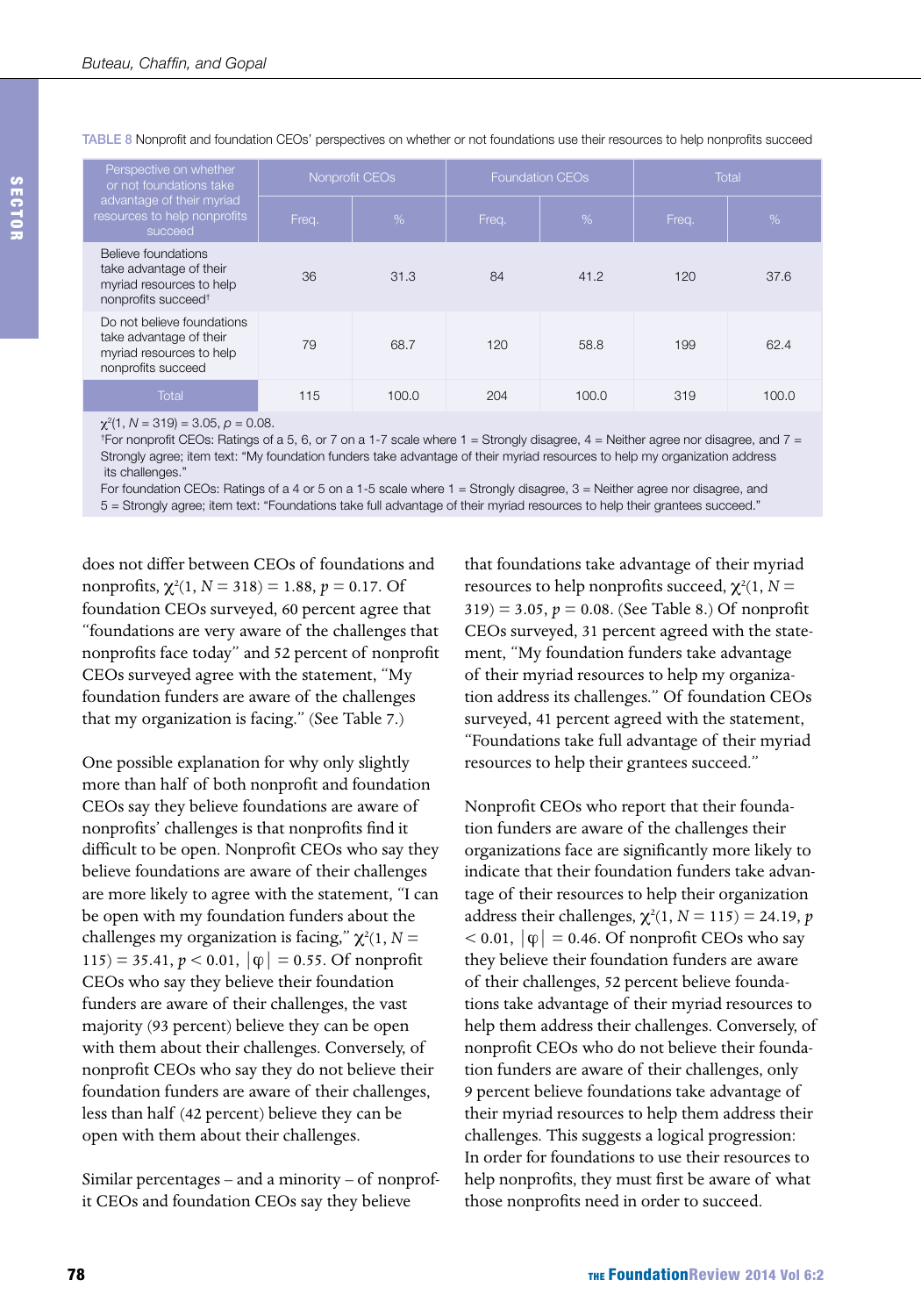#### **Conclusion**

As can be expected in any relationship, foundations and nonprofits do not always see eye to eye on the issues that affect their work together. This study is meant to bring to light topics on which nonprofit and foundation CEOs are not aligned, as well as topics on which they are but for which progress is not where either group would like it to be. Nonprofit and foundation CEOs' views differ on the value of increased foundation transparency and whether nonprofits are receiving support from foundations for performance assessment. Their views are more similar when it comes to foundations' awareness – or lack thereof – of nonprofits' challenges and whether foundations take advantage of their myriad resources to help nonprofits succeed. Both nonprofit and foundation CEOs believe foundations have room to improve on these issues.

There are a number of possible explanations for the differences in perspectives that arose. First, it is possible that nonprofit and foundation CEOs have not communicated well enough about these issues, leading to misalignment. For example, if foundations don't realize that nonprofits want them to be more transparent – and about what, specifically – then they might not see a need to be more transparent. Alternatively, perhaps nonprofit CEOs have different definitions of foundation transparency or nonprofit-performance assessment than foundation CEOs. This could explain why nonprofit CEOs see foundation transparency as being more useful to their ability to work effectively than foundation CEOs. It could also explain why nonprofit CEOs feel that foundations do not support nonprofit-performance assessment, while foundation CEOs believe they do. Power dynamics between foundations and nonprofits also may contribute to these differences in perspective. Foundations have resources that nonprofits need.

Two areas arose in which both nonprofit and foundation CEOs agree that foundations could be doing better. Both nonprofit and foundation CEOs believe that foundations can be more aware of nonprofits' challenges and provide more resources to help them. If this view is shared, why aren't foundations doing more? One possible

*Nonprofits and foundations are interdependent: Nonprofits need foundations to support their organizations, just as grantmaking foundations need nonprofits to carry out work related to their key goals. This makes it all the more crucial to work toward alignment.*

explanation is a lack of strong relationships: If a grantee does not have a strong relationship with its funder, then it's likely the grantee will not feel comfortable being honest about challenges. As a result, foundations may not feel they are aware of the challenges their grantees face and are not able to provide the appropriate resources to help address them. One step for foundations would be to ask grantees about their greatest challenges and be open to hearing about them. In this way, foundations can work more closely with their grantees to help address mutual concerns when possible. Previous research suggests that clear and consistent communication between funders and their grantees is a key component of the fundergrantee relationship (Buteau, Buchanan, & Chu, 2010; Grantmakers for Effective Organizations, 2006).

Nonprofits and foundations are interdependent: Nonprofits need foundations to support their organizations, just as grantmaking foundations need nonprofits to carry out work related to their key goals. This makes it all the more crucial to work toward alignment on the issues highlighted in this article – and toward improvement on issues for which alignment, in a negative sense, already exists. Future research could explore how foundations and nonprofits could make progress toward better alignment where they don't see eye to eye and faster progress on the issues where there is agreement about a need for improvement.